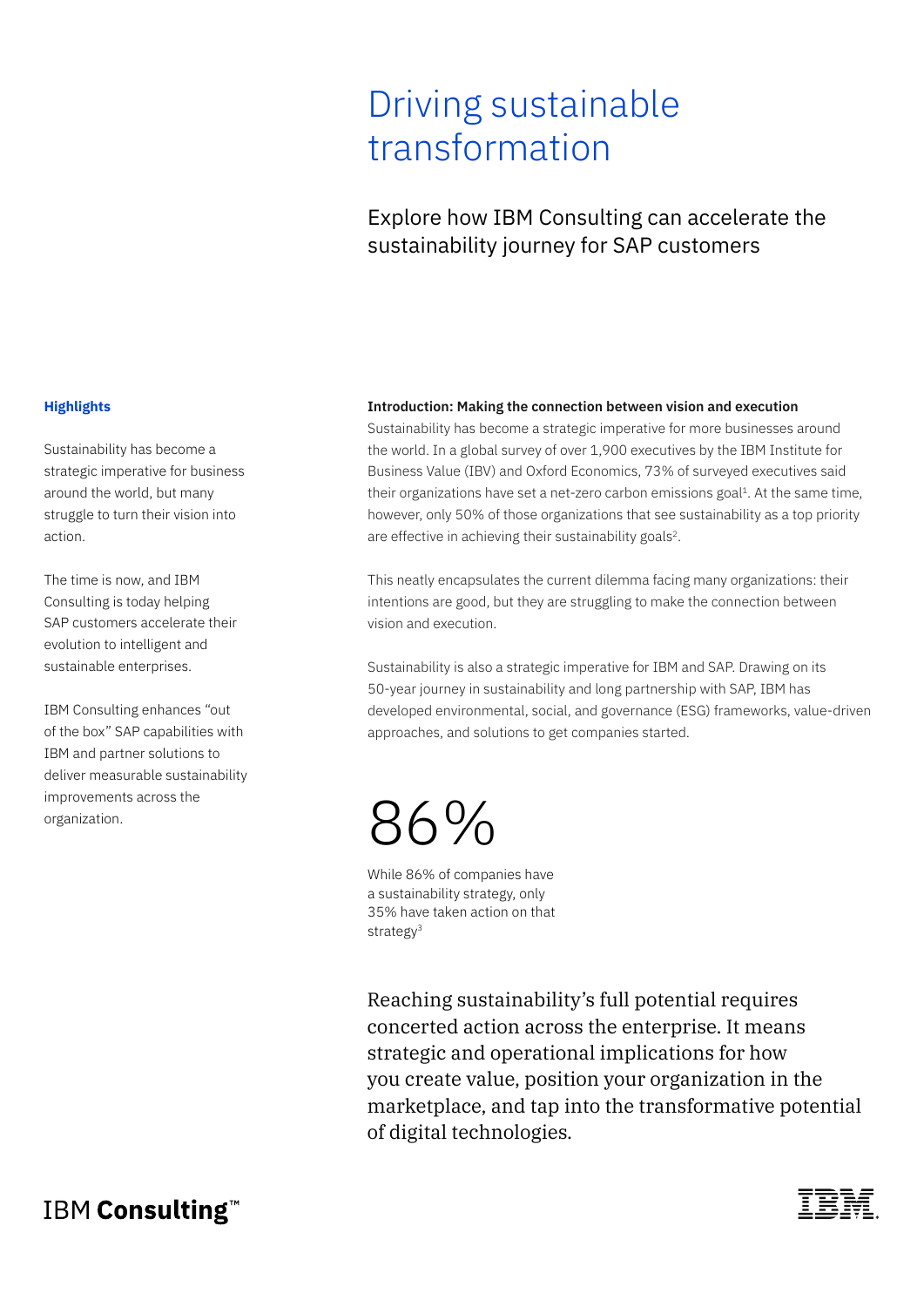## IBM Consulting's perspectives on sustainability

#### **Consumers care**

Consumer attitudes toward sustainability are driving change. They see environmental sustainability and social responsibility as two sides of the same coin and seek brands aligned with their values. 84% say that environmental sustainability is at least moderately important when choosing a brand<sup>4</sup>, and is also a key consideration when investing, seeking employment, or selecting a mode of transportation. Paradoxically, though, companies see customer resistance as one of the top barriers to sustainability.

#### **Build trust with metrics**

Transparency builds trust. Even though 48% of consumers say they trust statements companies make about environmental sustainability, more than three-quarters of this group say they also do their own research before deciding<sup>6</sup>. By offering clear, transparent information about their sustainability and social responsibility initiatives, companies can help consumers make informed choices.

#### Figure 2 **Off the charts**

Transformation Trailblazers excel in revenue growth

#### Figure 1 **Challenges to changing**

Biggest roadblocks to progressing environmental sustainability objectives



Lack of data and insight

#### **Sustainability for growth**

In the past 12 years, brands with perceived positive sustainability impact have grown in brand value at a faster rate compared to those with a low perceived impact. But while much corporate attention is still focused on reputation and compliance, more companies are viewing sustainability as a viable path to operational improvement and business growth.

This is borne out of our research. "Transformation Trailblazers" are committed and effective on execution of sustainability. As a result, they stand out in their ability to achieve significantly better environmental outcomes combined with superior business performance.



Revenue growth index (baseline of 2017 = 100)



Of consumers will pay a 100% premium for products that are evidenced to be sustainable<sup>5</sup>

 $>79\%$ 

Greater consumer loyalty to purposeful brands7

# 7 in 10

Of executives say their sustainability development goals can improve operational effectiveness, agility, and drive business results<sup>8</sup>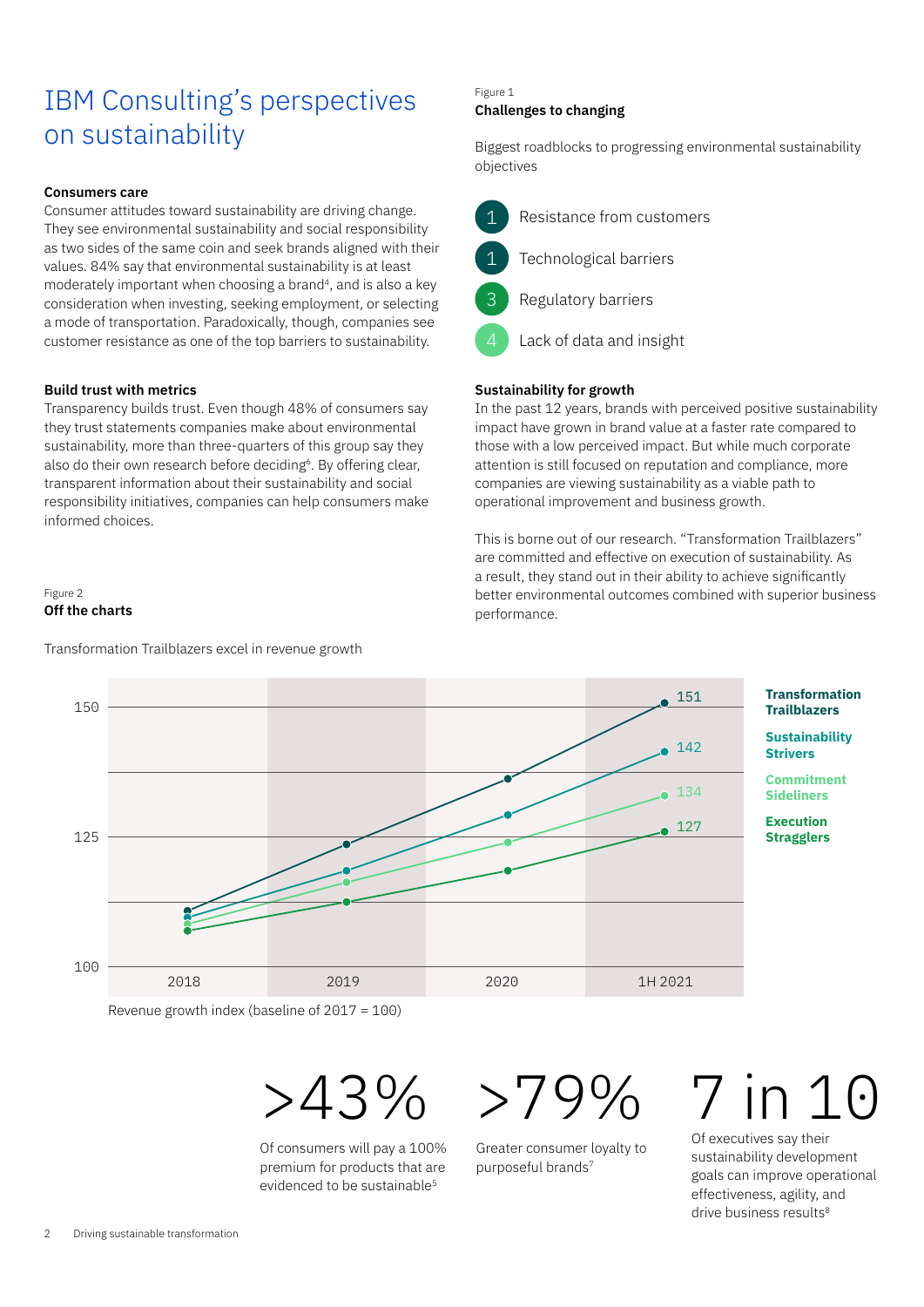

## Helping you turn ambition into action

The UN has set a framework of [17 Sustainable Development](https://sdgs.un.org/goals)  [Goals](https://sdgs.un.org/goals) (SDG) to help guide a path to a "a shared blueprint for peace and prosperity for people and the planet." Those goals come with a complex and interconnected 169 targets and 5,483 actions. Faced with a challenge of this scale and complexity, businesses and governments are struggling to know how to act effectively.

Focusing on one SDG over another belies the interconnected nature of the targets and actions. Organizations need to address supply chain transparency challenges as well as new energy consumption models in order to achieve the net-zero target necessary to keep climate increases below the 1.5 degree levels necessary to preserve a liveable climate, the focus of COP26.

So, sustainability is an ongoing journey in an ever-changing world of regulatory requirements and climate variation. Many companies have made good progress on decarbonizing their facilities, operations, and purchased energy, the "Scope 1" and "Scope 2" emissions. The key challenge now is that for some companies, up to 97% of their overall emissions are "Scope 3" that sit outside their direct control. Although far more complex, these offer the greatest opportunity for GHG emission reduction.

Technology will play a pivotal role in leveraging sustainability as a catalyst for change. Transformation Trailblazers are significantly more likely to take advantage of emerging technologies such as AI and blockchain while also tapping into hybrid cloud capabilities. This ability to explore the technology frontier is underpinned by strong data management and governance that are critical to driving digital innovation for improved sustainability outcomes.

#### Figure 3

#### **Advancing sustainability objectives with technology**

Cloud, analytics, mobile, and AI lead the pack

|                            | <b>Transformation</b><br><b>Trailblazers</b> | <b>Sustainability Strivers</b> | <b>Execution Stragglers</b> | <b>Commitment</b><br><b>Sideliners</b> |
|----------------------------|----------------------------------------------|--------------------------------|-----------------------------|----------------------------------------|
| <b>Private cloud</b>       | 71%                                          | 60%                            | 57%                         | 45%                                    |
| <b>Hybrid cloud</b>        | 70%                                          | 51%                            | 50%                         | 53%                                    |
| <b>Advanced analytics</b>  | 63%                                          | 60%                            | 45%                         | 40%                                    |
| <b>Public cloud</b>        | 63%                                          | 52%                            | 55%                         | 52%                                    |
| Mobile                     | 61%                                          | 52%                            | 59%                         | 49%                                    |
| AI                         | 60%                                          | 50%                            | 37%                         | 37%                                    |
| ERP                        | 57%                                          | 58%                            | 51%                         | 36%                                    |
| IoT                        | 57%                                          | 51%                            | 59%                         | 52%                                    |
| Robotic process automation | 52%                                          | 42%                            | 36%                         | 22%                                    |
| Geospatial data layering   | 34%                                          | 25%                            | 16%                         | 14%                                    |
| Blockchain                 | 20%                                          | 12%                            | 14%                         | 12%                                    |
| 5G                         | 19%                                          | 16%                            | 14%                         | 10%                                    |
| Edge computing             | 18%                                          | 14%                            | 15%                         | 16%                                    |
| Quantum computing          | 15%                                          | $7%$ *                         | 10%                         | 9%                                     |

\*Results using low counts are statistically unreliable but can be considered directional. Q. What is the importance of each of the above technologies in advancing your sustainability objectives? Percentages show responses of 4 and 5 on a 5-point scale where 1=not at all important and 5=critical.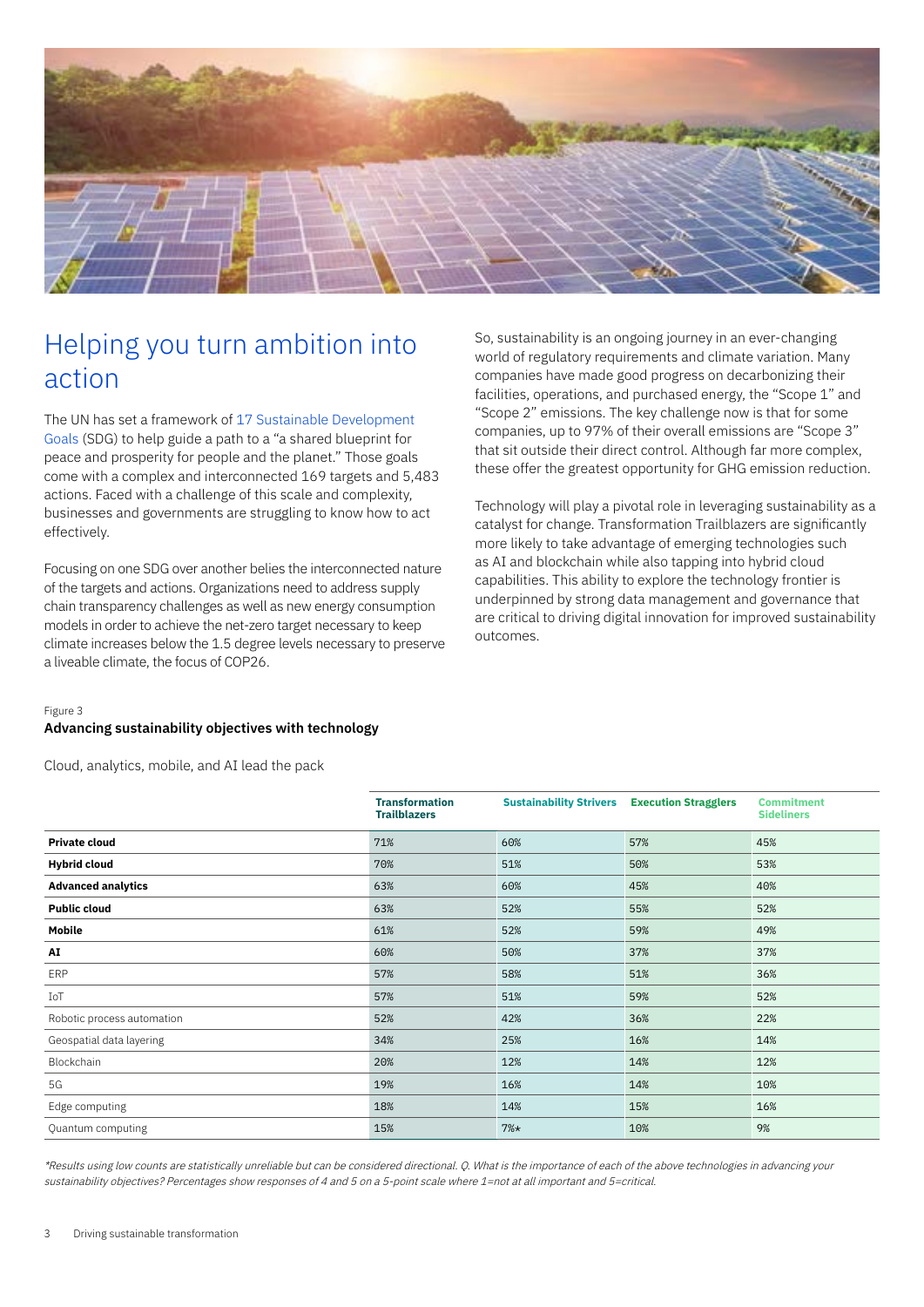IBM Consulting is committed to helping customers address this next level of challenge by aligning sustainability into their SAPbased business transformation programs to forge a stronger and credible link between strategy and operational execution as they make the move to become intelligent enterprises.

For consumer and B2C industries, the primary focus is on supplier risk, protecting the brand, and preserving the social license to operate. In manufacturing, the focus is more on emissions reporting and compliance.

Our approach broadly follows two key steps:

#### **IBM Garage™ for sustainable business transformation**

First, companies can clearly define the problem and opportunity using IBM Garage, an end-to-end model for accelerating digital transformation. It helps companies generate innovative ideas and equips them with the practices, technologies and expertise to rapidly turn those ideas into business value. When used in conjunction with IBM's Green Compass framework (see figure 1), it enables companies to view sustainability more holistically and understand areas to track, report, farm, and innovate to meet tomorrow's sustainability requirements.

#### **IBM sustainability solutions**

Having identified their sustainability priorities and goals, companies can then choose from a growing range of IBM sustainability solutions covering key business areas including finance, asset management, supply chain and logistics, manufacturing, procurement, and the business network.

With these solutions, we enhance "out of the box" SAP capabilities that leverage not just the best of IBM but in addition our evolving sustainability partner ecosystem to deliver tangible sustainability improvements across the organization that are measurable against the 17 Sustainability Development Goals.

#### **Iberdrola: Providing greener energy**

To achieve its mission of providing clean, affordable energy to more people around the world, Iberdrola aimed to increase the efficiency and sustainability of its supplier ecosystem. Working with IBM Consulting, Iberdrola built automated digital procurement process using SAP Ariba.

Today Iberdrola is better able to assess the environmental impact of each of its suppliers allowing them to secure the best price possible on sustainable materials, products, and services.

### "With IBM and SAP at our side, we are even better placed to play a key part in building a more sustainable world for future generations."

#### **Ramón Zumárraga,**

Director of Purchasing Services, Iberdrola

#### Figure 4

#### **The IBM Green Compass Framework**

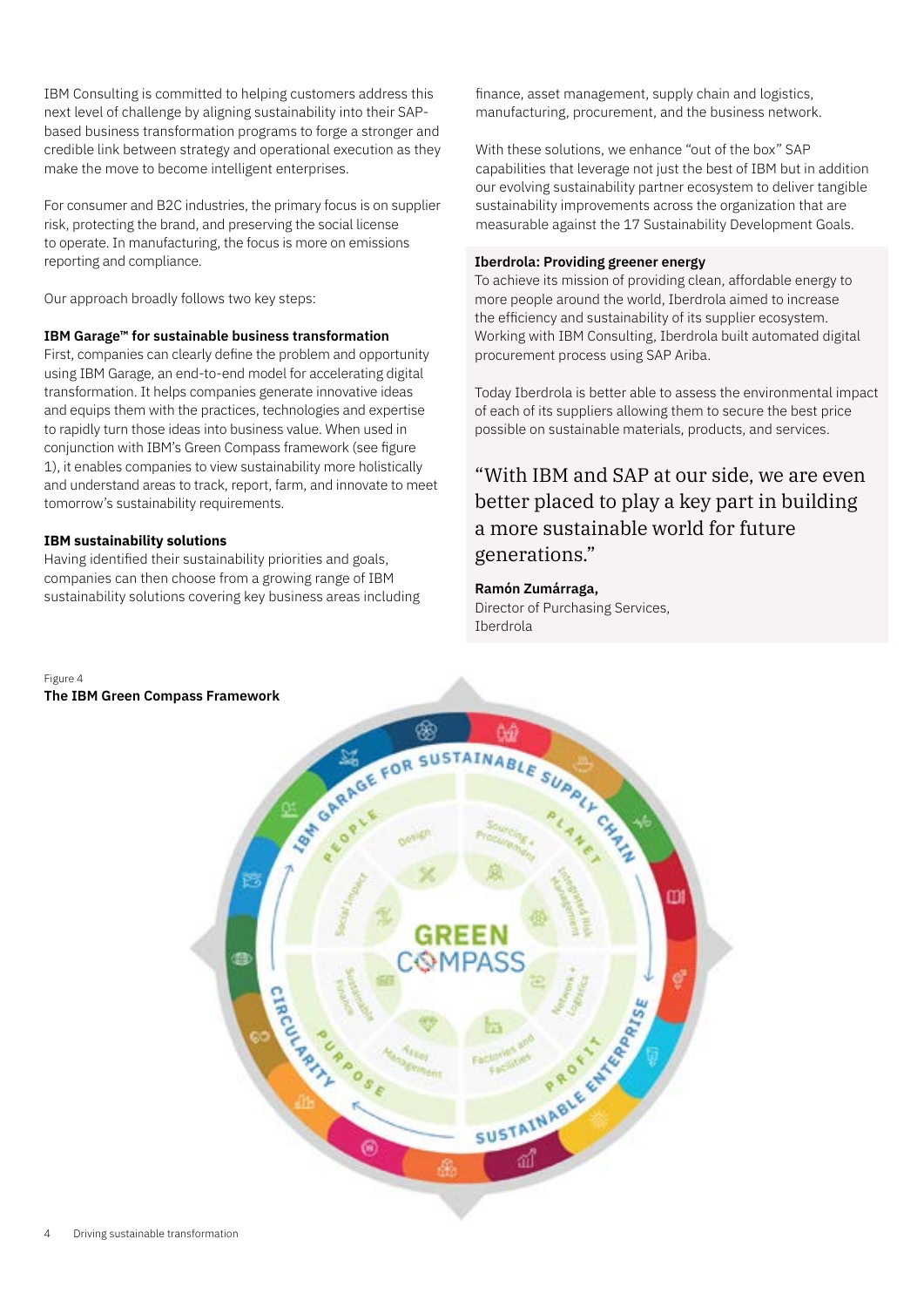

## Conclusion: The time is now

The need to address climate change and its associated inequities with tangible and decisive action has become an urgent imperative for the entire world. We believe that every company must act now to infuse sustainability into every part of its business operations. Not only will this help to save the planet, but it will also deliver better quadruple-bottom-line performance.

Of course, different companies are at different stages of their sustainability journey, but there are concrete actions they can take depending on materiality, maturity, and the best first next step, starting where they are.

Businesses can start by co-creating a vision and a roadmap to execution, follow through by lowering risk and optimizing business operations, and engage with the ecosystem to accelerate the sustainability agenda.

Each action needs to be clear, measurable, and bold if it is to be effective.

IBM Consulting is today helping SAP customers plan and execute a sustainable and profitable path forward, accelerating their evolution to intelligent and sustainable enterprises with open, AIpowered solutions and deep industry expertise. Don't wait, come join us on the *purpose revolution*.